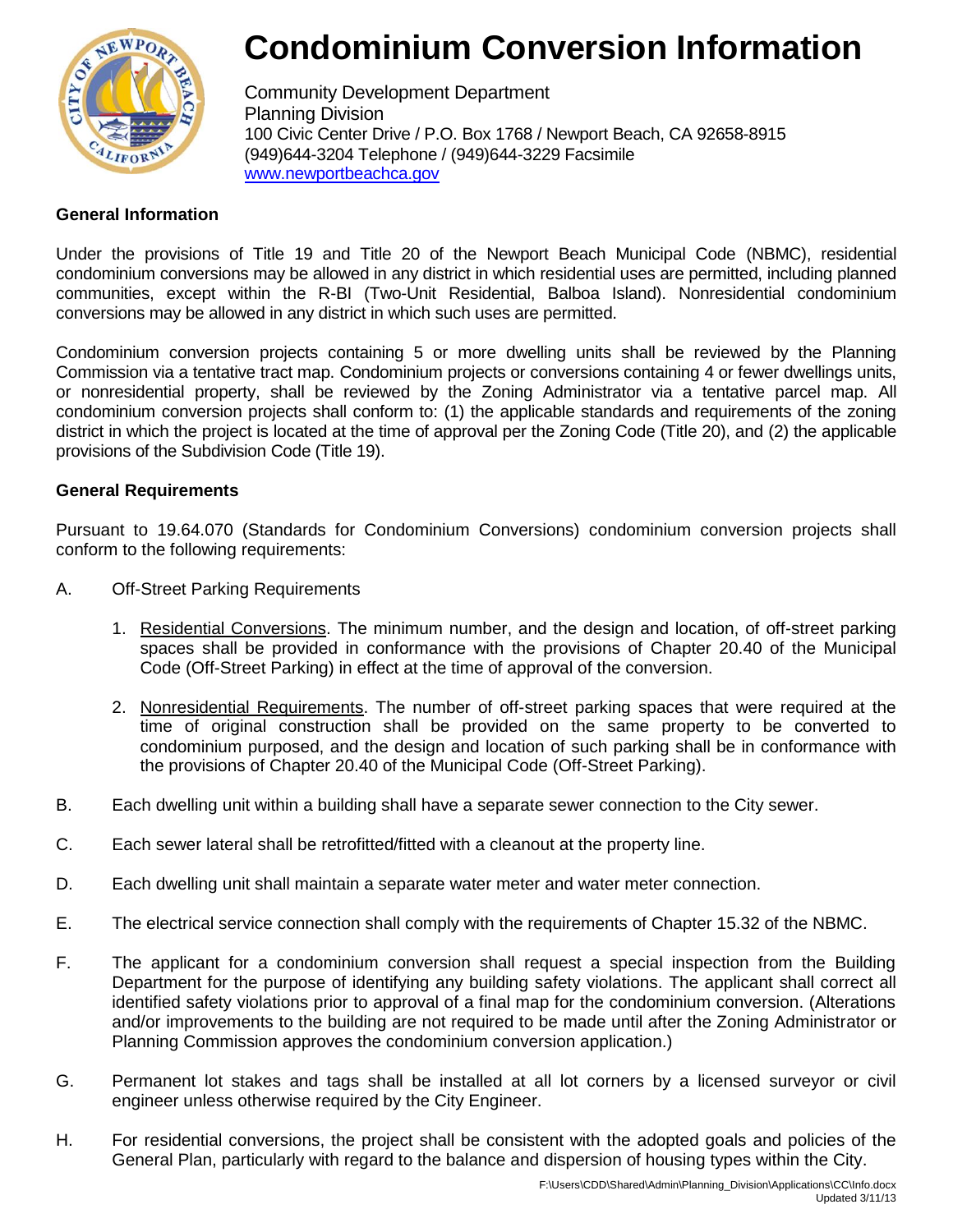#### **Condominium Conversion Information - 2 of 4**

I. The establishment, maintenance or operation of the use or building applied for shall not, under circumstances of the particular case, be detrimental to the health, safety, peace, comfort and general welfare of person residing or working in the neighborhood of such proposed use or be detrimental or injurious to property and improvements in the neighborhood or the general welfare of the City.

Please note the following:

- The decision-making body may modify or waive the parking requirements of Subsection 19.64.70.A in  $\bullet$ accordance with waiver procedures of Chapter 20.40 of the Zoning Code.
- The decision-making body may modify or waive the requirement for separate sewer connections per  $\bullet$ Subsection 19.64.070-B if it finds that the modification or waiver will not be materially detrimental to the residents or tenants of the property or surrounding properties, nor to public health or safety.
- The application is subject to vacancy rate standards if the development is for 15 or more residential units.  $\bullet$
- The project is subject to park fees if, on the date of conversion, the rental units are less than five years of age and additional dwelling units are to be added as part of the conversion.
- The development is subject to a Traffic Phasing Ordinance if the proposed development adds more than ten dwelling units to a residential development or more than ten thousand (10,000) square feet of gross floor area to a nonresidential development.

### **Application Requirements**

- 1. A completed Planning Permit Application for a  $\square$  Parcel Map or a  $\square$  Tract Map and  $\boxtimes$  Condominium Conversion with all required supplemental materials. The supplemental requirements for the Condominium Conversion Application are listed below, but please refer to the Parcel Map/Tract Map Information Sheet for supplemental requirements related to that application.
- 2. (If Applicable) Written request for modification or waiver of conversion standards. Please note that a waiver of the parking requirements requires an application for a Conditional Use Permit pursuant to Chapter 20.40 and 20.52 of the Zoning Code.
- 3. Tenant Notification

Pursuant to Sections 19.64.040 and 19.64.050 of Title 19, the applicant/property owners for condominium conversion projects shall be responsible for sending a letter mailed via certified mail/return receipt notifying existing and prospective rental tenants of the information listed below. Each application submittal shall include a copy of the tenant notification as indicated in order to provide evidence that the notification requirements have and will be met. An example letter of each tenant notification requirements is attached.

- a. Existing Tenants (Attachment 1) At **least 60 days prior to the filing of a condominium conversion application**, the applicant/property owner shall give notice of his or her intent to file a conversion application to each tenant of the subject property. Further, if the conversion project is approved, the applicant/property owner shall give each tenant a minimum of 180 days advance written notice of the termination of his or her tenancy due to the proposed conversion. A copy of the certified letter and return receipt form mailed to each tenant of the subject property shall accompany the application submittal.
- b. Prospective Tenants (Attachment 2) At l**east 60 days prior to the filing of a condominium conversion application**, the applicant/property owner shall give notice of his or her intent to file a conversion application to each person applying after such date for the rental or lease of a unit of the subject property. A copy of the certified letter and return receipt form mailed to each tenant of the subject property shall accompany the application submittal. A copy of the letter and return receipt form mailed to each tenant of the subject property shall be forwarded to the Planning Department if/when such notice is given.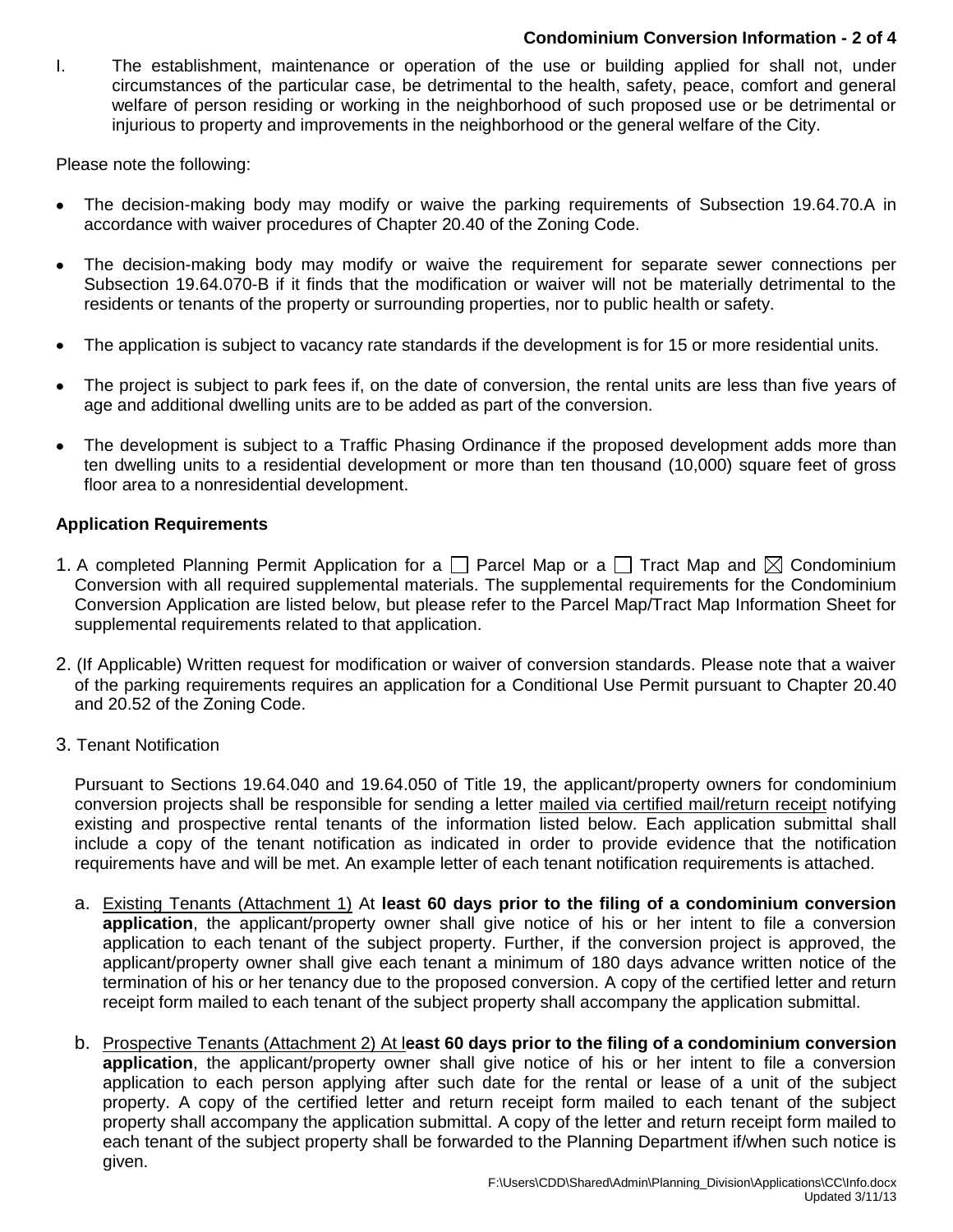- c. Tenant Purchase Option (Attachment 3) The applicant/property owner shall provide each of the tenants with written notification with an exclusive right to purchase his or her respective unit upon the same or more favorable terms and conditions than those on which such unit will be initially offered to the general public. Such right shall run for a period of not less than 90 days from the date of issuance of the subdivision public report (Section 11018.2 of the Business and Professions Code), unless the tenant gives prior written notice of his or her intention not to exercise the right. A copy of the certified letter and return receipt form mailed to each tenant of the subject property shall be forwarded to the Planning Department when such notice is given or prior to final of the condominium conversion permit.
- 4. List of Tenants

The applicant shall submit a complete mailing list of all tenants occupying the subject property and two corresponding sets of stamped addressed envelopes.

5. Condominium Conversion Plans

The application shall be accompanied by eight (8) sets of plans (20 sets of plans if 5 or more units) and one (1) set of plans reduced to 11" x 17" consisting of plot/site plans, floor plans, and elevations, and any other pertinent information that will assist in clearly illustrating the proposal. If available, please provide copies of the plans approved by the City at the time of original construction and/or any plans subsequent to the original construction. If those plans are not available, plans prepared by an architect or plans acceptable to the Building Department as architectural floor plans shall be submitted. Each set of plans shall be collated, stapled, and folded to an approximate size of 8½" x 14". The plans shall be legibly drawn to scale and dimensioned, utilizing an engineering scale at 1" = 10', 20', 30', or 40', or an architectural scale at 1/8" or 1/4" = 1' and shall contain the following information:

- a. The name and address of owner, and the owner's agent or representative.
- b. A north arrow and the scale of the drawing.
- c. Property lines of the subject property.
- d. All existing and proposed structures and all improvements, including driveways, walls, carports, garages, swimming pools, accessory buildings, existing and proposed water lines and meters, and sewer lines.
- e. Adjacent streets and alleys, giving right-of-way widths and street names.
- f. Parking areas, designed to City standards, with the clear minimum width and depth dimensions of the parking spaces shall be indicated on the plans.
- g. Signs, indicating location, height, and square footage.
- h. Fencing (walls) indicating type, location, and height.
- i. Landscape areas.
- j. Topography, if applicable.
- 6. Public Noticing Requirements. Please refer to the Planning Division's handout on [Public Noticing Requirements](http://www.newportbeachca.gov/Modules/ShowDocument.aspx?documentid=10041) for more information on the application materials required for a public hearing.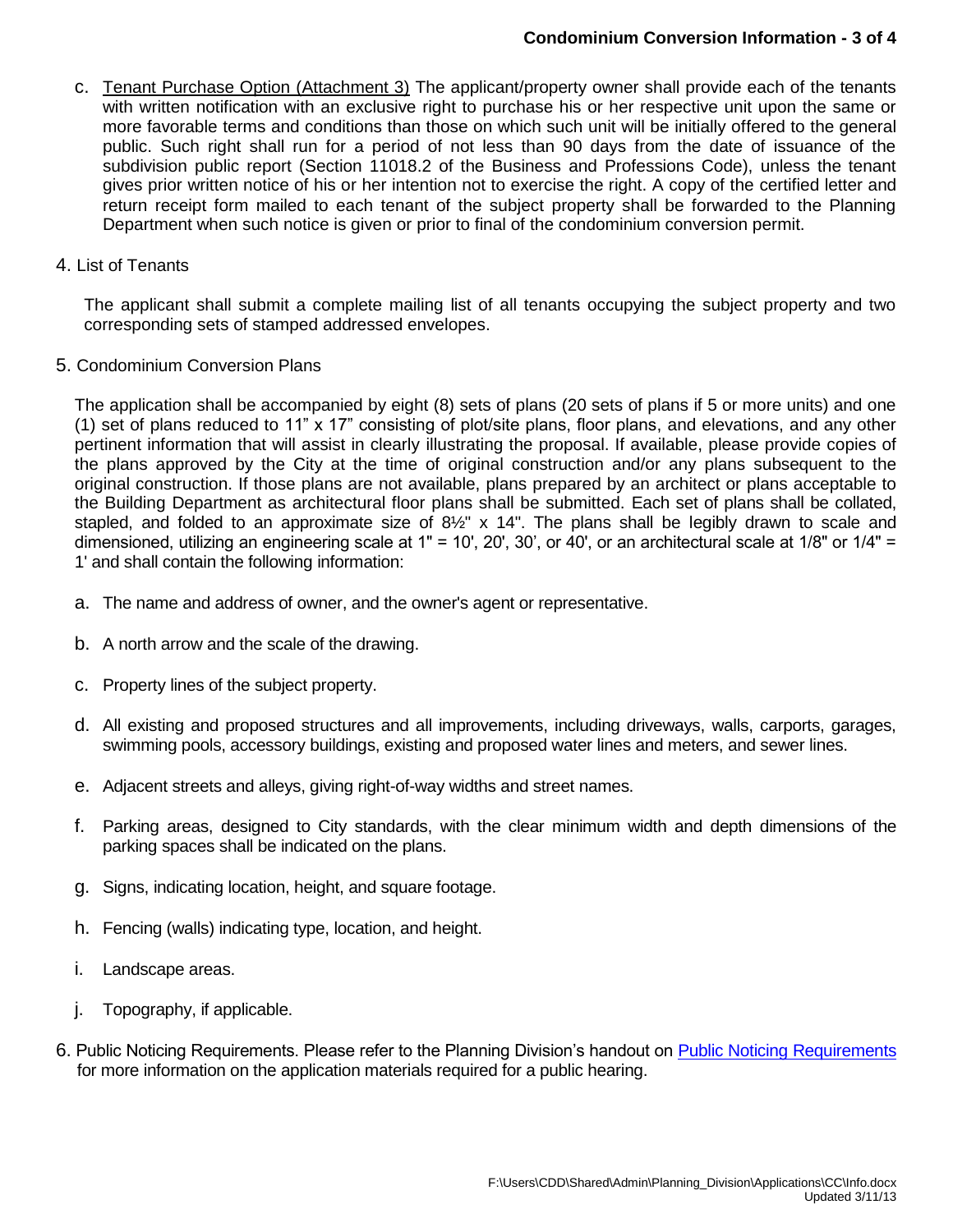#### 7. Filing Fee

A filing fee is required at the time of filing to partially defray the cost of processing and other expenses. The Planning Department will advise you of said fee.

#### **Process Concurrent with/and After Submittal of Condominium Conversion Application**

- 1. Concurrently with the application submittal to the Planning Department, the applicant/property owner shall obtain a Condominium Conversion Permit from the Building Department. This permit will include the fees required by the Building Department for the Special Inspection to identify any building safety violations prior to the public hearing. Please note that Condominium Conversion permits and inspections are separate from any other remodel or additional permits submitted to the Building Department.
- 2. A minimum of one week prior to the public hearing, the Special Inspection Report must be completed. Scheduling the inspection and obtaining the Special Inspection Permit is completed by contacting the Building Department.
- 3. Prior to the Special Inspection, the applicant shall contact a roofing contractor to obtain a certificate that the roof of the building is a minimum Class C fire retardant roof and estimate the life expectancy of the roof; and a plumber to help research the location and condition of the water, sewer, and gas piping on the property.
- 4. The roofing certificate and information regarding the location and condition of the water, sewer, and gas piping shall be available to the building inspector at the time of the Special Inspection. Furthermore, the building inspector must have full access to all areas of each unit and common space during the inspection.
- 5. Once the Special Inspection is completed and prior to the public hearing, the Building Inspector will forward the checklist and roofing certificate to the Planning Department.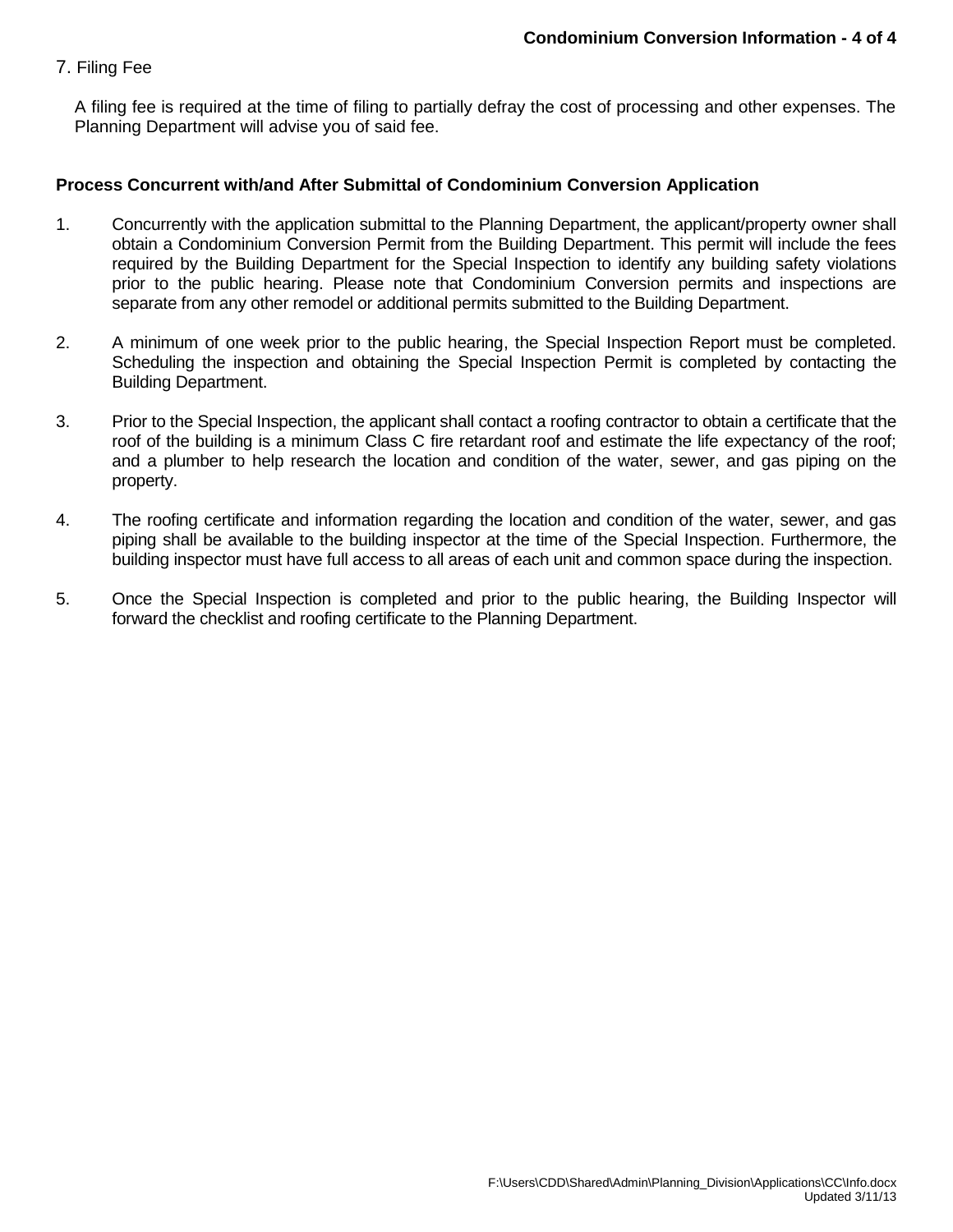## **To Existing Tenant(s)**

(This notice must be mailed at least 60 days prior to filing application(s) for a condominium conversion.)

### SENT CERTIFIED MAIL/RETURN RECEIPT REQUESTED

(Date)

To the Tenant (s) of :

(Address)

The owner(s) of this building at (address of subject property) plans to file a tentative Parcel Map with the City of Newport Beach to convert this building to a condominium. You shall be given notice of each hearing for which notice is required pursuant to Sections 66451.3 and 66452.5 of the Government Code, and you have the right to appear and the right to be heard at any such hearing.

In addition, this letter shall serve to notify you that at the expiration of 180 days from the receipt of this letter, you may be asked to vacate your unit to accomplish the necessary building modifications.

Thank you for your cooperation. Please call if you have any questions.

Sincerely,

I received this notice on .

(Date)

(Prospective tenant's signature)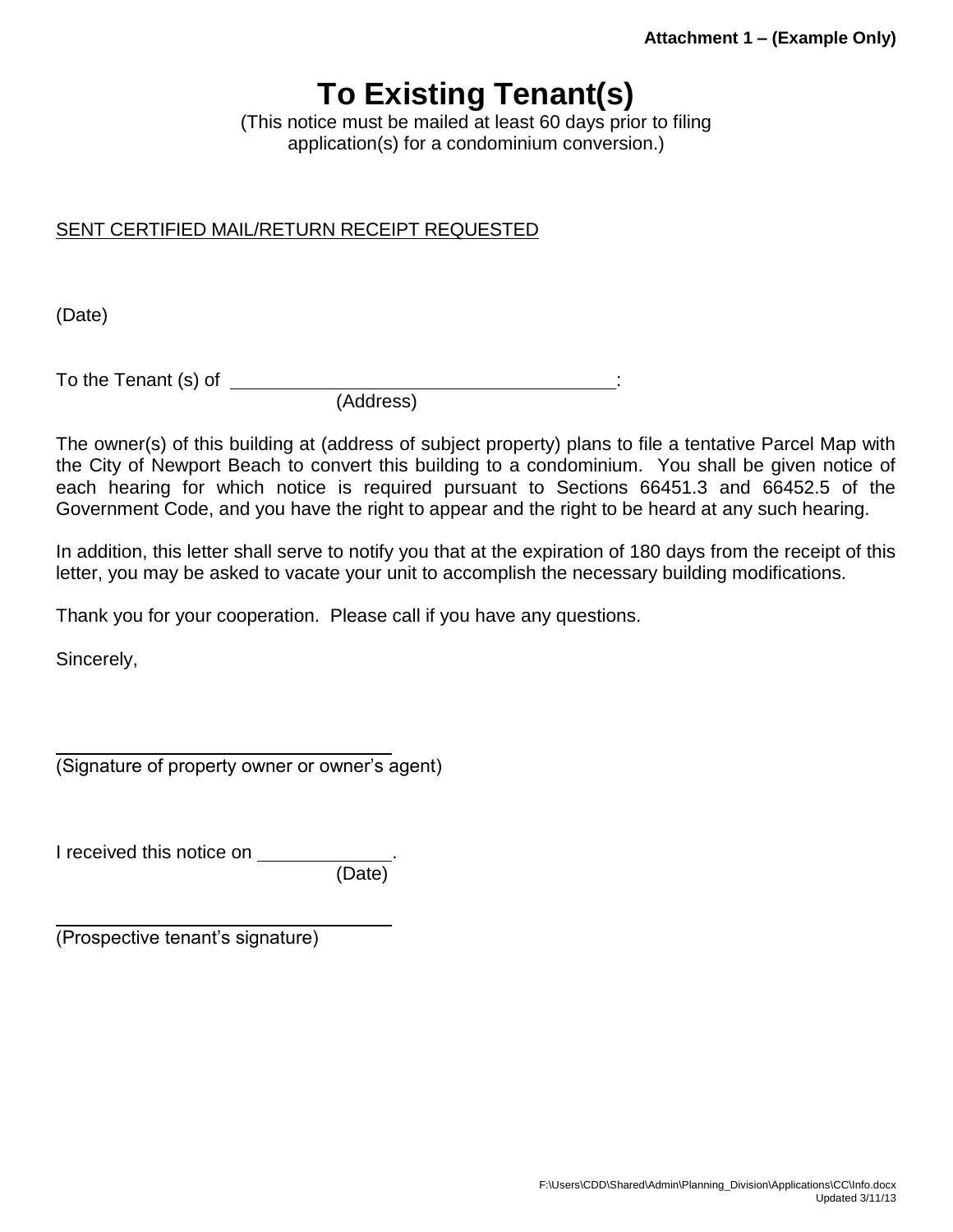## **To Prospective Tenant(s)**

(This notice must be mailed at least 60 days prior to filing applications for a condominium conversion.)

### SENT CERTIFIED MAIL/RETURN RECEIPT REQUESTED

(Date)

To the prospective occupant (s) of  $\sqrt{a}$  is the set of the prospective occupant (s) of  $\sqrt{a}$  is the set of the set of the set of the set of the set of the set of the set of the set of the set of the set of the set of t

(Address)

The owner(s) of this building at (address of subject property) has filed or plans to file a tentative Parcel Map with the City of Newport Beach to convert this building to a condominium. No units may be sold in this building unless the conversion is approved by the City of Newport Beach and until after a public report is issued by the Department of Real Estate. If you become a tenant of this building, you shall be given notice of each hearing for which notice is required pursuant to Sections 66451.3 and 66452.5 of the Government Code, and you have the right to appear and the right to be heard at any such hearing.

Sincerely,

(Signature of property owner or owner's agent)

I received this notice on \_\_\_\_\_

(Date)

(Prospective tenant's signature)